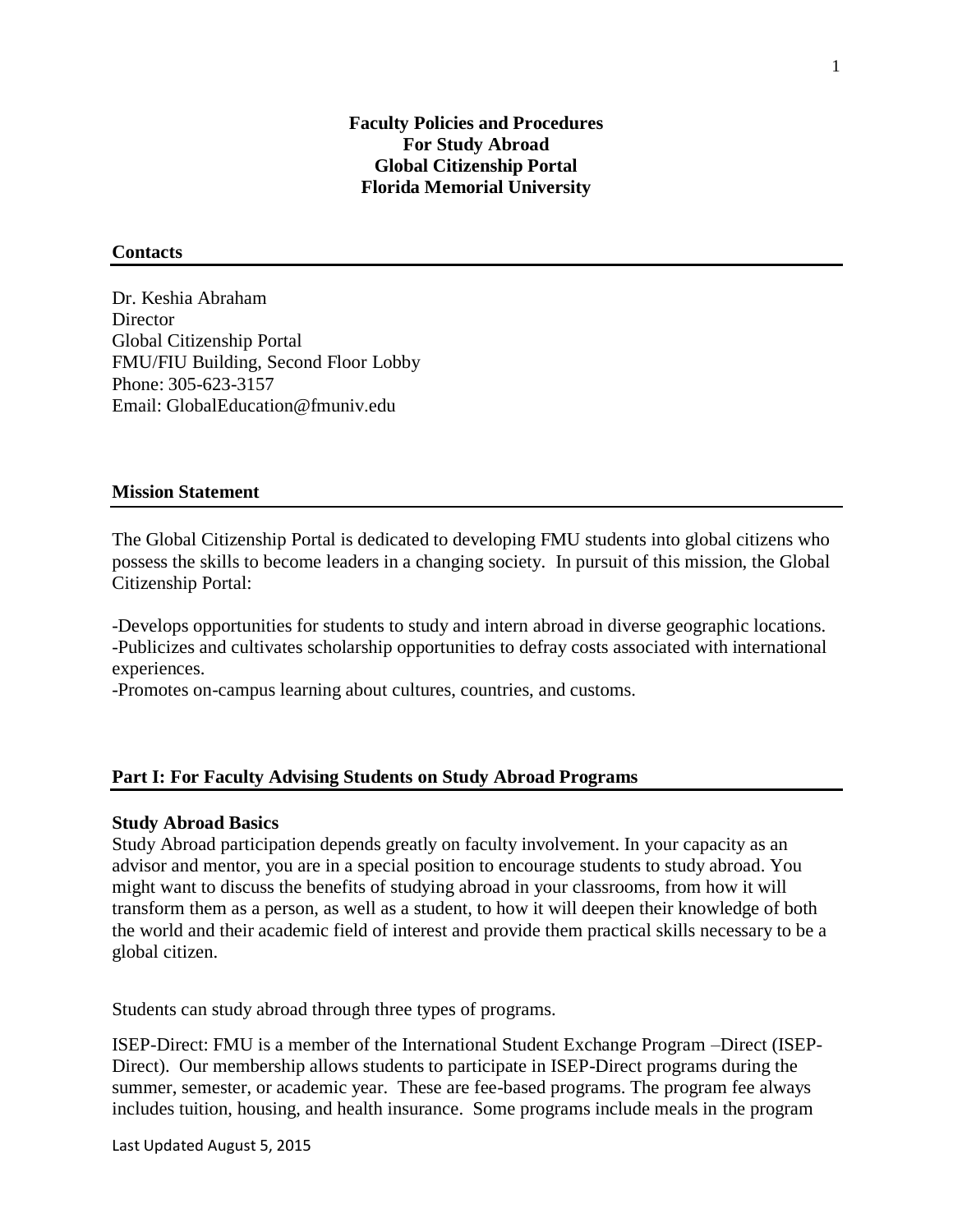fee. Students are also responsible for the ISEP application fee, meals (if not included), airfare, local transportation, passport and visa fees, and other incidental expenses.

Affiliate programs: FMU students may elect to participate a study abroad program administered by an approved program provider, a U.S. university, or a foreign institution. The Portal will advise students on programs that are the best academic and personal fit. All applications and approvals for affiliate programs will come through the Global Citizenship Portal. Currently, FMU has relationships with the following program providers: IES, CAPA, CIEE, ASA, AIFS, and Syracuse Abroad. Students may participate in programs through these providers, or through other programs with prior approval.

FMU Short-Term Group Programs: Florida Memorial University offers programs for small groups of students each year, usually in the summer or winter. Program length varies: most are between 1 (one) and 4 (four) weeks. Some are credit bearing; topics and number of credits. Programs may be offered at various overseas destinations.

# **Credit Transfer**

For most students, making sure that they can maintain progress towards their FMU degree is one of the key factors in deciding whether or not to study abroad. Students will inevitably ask you about how they can get credits for studying abroad, etc.

With faculty advisor approval, courses taken abroad may fulfill major, minor, and general education requirements. Faculty advisors are asked to review course descriptions and determine how courses taken abroad might be applied towards a student's degree plan. Students should present to you the course descriptions and syllabi. You are asked to sign the Transient Permit Form to indicate how the course will count toward the student's degree program. If the course is not approved to count toward major, minor, or general education requirements, it will count as a general course toward the total number of credits needed to obtain the degree.

## **Benefits of Study Abroad**

The benefits of study abroad are well-documented. Students who study abroad often develop teamwork and analytical skills, an ability to tolerate ambiguity, an ability to manage finances, intercultural communication skills, language skills, problem-solving skills, flexibility, and independence. Students may not see the connection between study abroad and their future career, so it is important emphasize these "soft" skills that are so vital to success in the workplace and highly valued by employers.

## **Financing Study Abroad**

Many students think that studying abroad is too expensive. The truth is that the cost varies depending on the location and length of program. Some programs cost about the same as a semester at FMU, while others may costs more or less. It is important that faculty encourage students to explore financing options, including scholarships. In particular, the Gilman scholarship offers up to \$5,000 for students who receive a Pell Grant. Faculty are encouraged to serve as Gilman selection panelists so they may learn about the competitive application process. More information can be found at [www.iie.org/gilman.](http://www.iie.org/gilman)

 $\mathfrak{D}$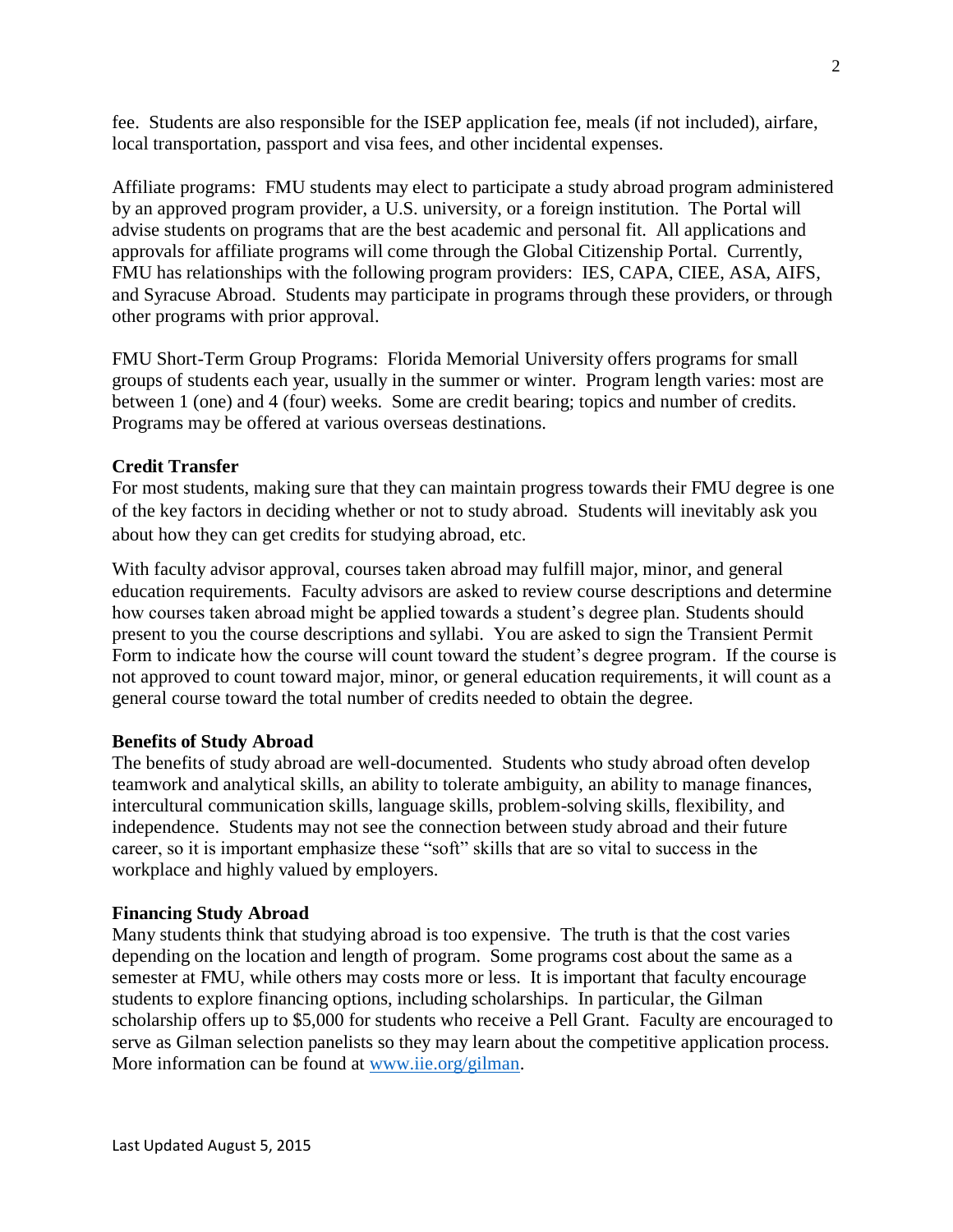# **Part II: For Faculty Organizing a Short-Term Study Abroad Program**

## **Where to Start**

Planning a study abroad program requires faculty to go far beyond the usual realm of teaching, and to assume many roles such as organizer, budgeter, recruiter, counselor, and crisis manager. Faculty Directors should have leadership skills, familiarity with the proposed location, and basic financial and accounting abilities. Faculty Directors should be 100% committed to program planning, participant recruitment, financial administration, and administrative tasks. Faculty who are interested in leading a short-term group study abroad program should make an appointment with the Global Citizenship Portal to learn more about the process and time commitment.

## **Planning the Program**

In our experience, successful courses abroad require **at least** one year of planning. This means that program exploration should begin one year prior to the proposed start date. There are many parameters to decide on when planning a program. When evaluating a site, consider your knowledge of the destination, as well as issues such as language, cost-of-living, recent political history, visa requirements, immunizations needed, and climate.

Some questions to ask include:

*Destination*: Is this location relevant to the course being taught? Do you have experience there? *Length*: How many days will the program run?

*Housing*: Will students stay in dormitories, hotels, or homestays? *Academics*: what courses will be offered? How many credits? Can students fulfill their major or minor requirements?

## **Use of Program Logistics Provider**

Faculty are **required** to use an approved on-site logistics vendor, referred to as a "program provider". Program providers provide planning, pre-departure, and on-site services. These services can include: on-site coordinator, round-trip group flights and air transfers, orientation program, accommodations, meal plans, classroom space, local lectures, cultural program, promotional material, orientation services, and on-program administrative support. A list of logistics providers can be obtained from the Global Citizenship Portal.

## **Program Proposal**

After the location, program content, and logistics provider have been decided, the Faculty Director will submit the *FMU Faculty-Led Program Proposal*. This proposal consists of a proposal form, a completed budget form, course syllabus and program itinerary. The proposal form must be signed by the Department Chair and Dean.

The deadline for Summer Program Proposals is **September 15.**

## **Approval of Programs**

Global Citizenship Portal will review the proposal and notify the Faculty Director of the decision.